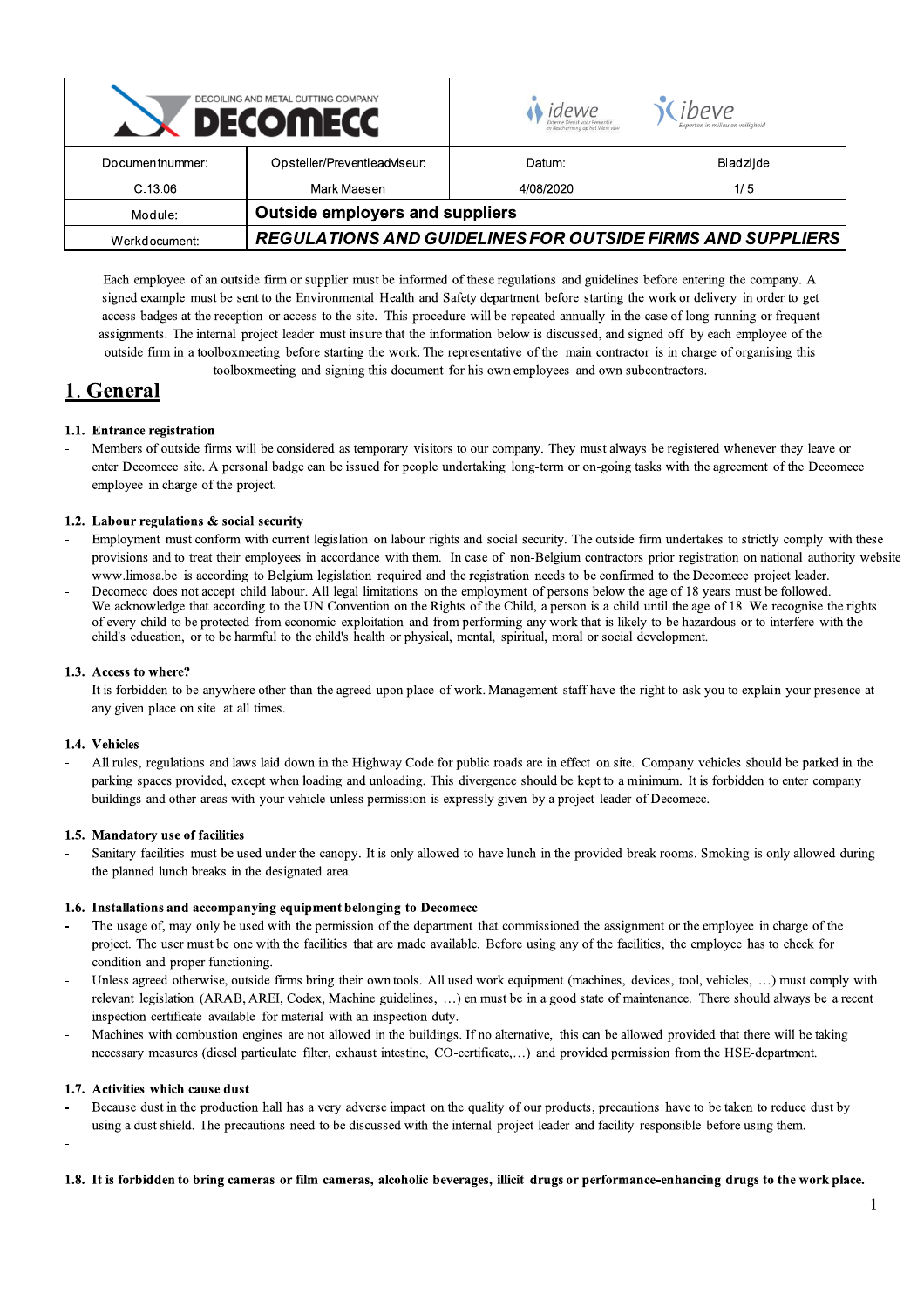| DECOILING AND METAL CUTTING COMPANY<br><b>DECOMECC</b> |                                                                   | idewe<br>en Bescherming op het Werk vzw | ibeve<br>Experten in milieu en veiligheid |
|--------------------------------------------------------|-------------------------------------------------------------------|-----------------------------------------|-------------------------------------------|
| Documentnummer:                                        | Opsteller/Preventieadviseur:                                      | Datum:                                  | Bladzijde                                 |
| C.13.06                                                | Mark Maesen                                                       | 4/08/2020                               | 2/5                                       |
| Module:                                                | <b>Outside employers and suppliers</b>                            |                                         |                                           |
| Werkdocument:                                          | <b>REGULATIONS AND GUIDELINES FOR OUTSIDE FIRMS AND SUPPLIERS</b> |                                         |                                           |

Any person under the influence of drugs or alcohol will be removed from the grounds immediately. Photographic and filming materials may be confiscated.

#### 1.9. It is forbidden to take away any materials, raw materials or products – even waste – belonging to Decomecc

Management staff can carry out inspections for this at any given moment. In case of these findings, legal consequences can be possible.

#### $1.10.$ Behaviour and clothing regulations in effect within the company

Behaviour and clothing regulations must be respected by everyone. Employees of outside firms need to wear custom workwear and other personal protective equipment.

#### $1.11.$ **Internal risks**

- The main environmental and safety risks within Decomecc (except for electrical risks and machine risks):
- forklift traffic, both in- and outside. Keep your distance and make eye contact with the driver. Stay in the machine free zone.
- noise: excessive noise in most production areas. Hearing protection required!
- eye injuries: possible by sparks, welding and grinding work
- contact with chemical products
- fire danger .: including storage oil, plastic, paper and cardboard  $\overline{a}$
- explosion danger: (EX zones): battery charging areas, storage area of flammable materials.

#### $1.12.$ Risks specific to activities by third parties

Activities that can be dangerous for the environment, safety or health of Decomecc employees, other attendees or local residents need to be discussed prior to with de HSE-department. The internal project leader will ensure compliance with the established prevention measures, otherwise the activities need to stop without any recovery of costs.

#### $1.13.$ Every (imminent) environmental or security incident (incl. near misses)

U need to report all incidents to the HSE-department. The conditions may not be changed, unless in case of emergency, and the activities may only be resumed after approval of the HSE-department. In case of an accident, the EHBO-department can be called and the project leader must be notified.

#### 1.14. Useful telephone numbers:

|            | - Reception :                  | 089 611 546                 |
|------------|--------------------------------|-----------------------------|
| $\sim 100$ | Project/facility responsible : | 0476 231 910                |
|            | - Emergency :                  | 0476 231 910 / 0477 788 620 |
|            | - First Aid:                   | 0470 561 339 / 0470 561 368 |
|            | - HSE-department :             | 089 321 175                 |
|            |                                |                             |

## 2. Safety regulations

### 2.1. Compliance with legislation and regulations

Safety regulations to prevent accidents must be observed unconditionally at all times. They include current legislation: ARAB (General Regulations for Protection at Work), AR.E.I. (General Regulations for Electric Installations), CODEX, ATEX and the Welfare at Work Act, as well as accompanying instructions or directions from management staff and the Environmental Health and Safety department. It is aimed to protect both you and our employees. Special attention should be paid to the requisite personal protection equipment, like protective shoes, safety goggles and fall protection equipment (mandatory whenever there is a risk of a free fall of more than 2 metres). A helmet needs to be worn whenever there is a usage in height.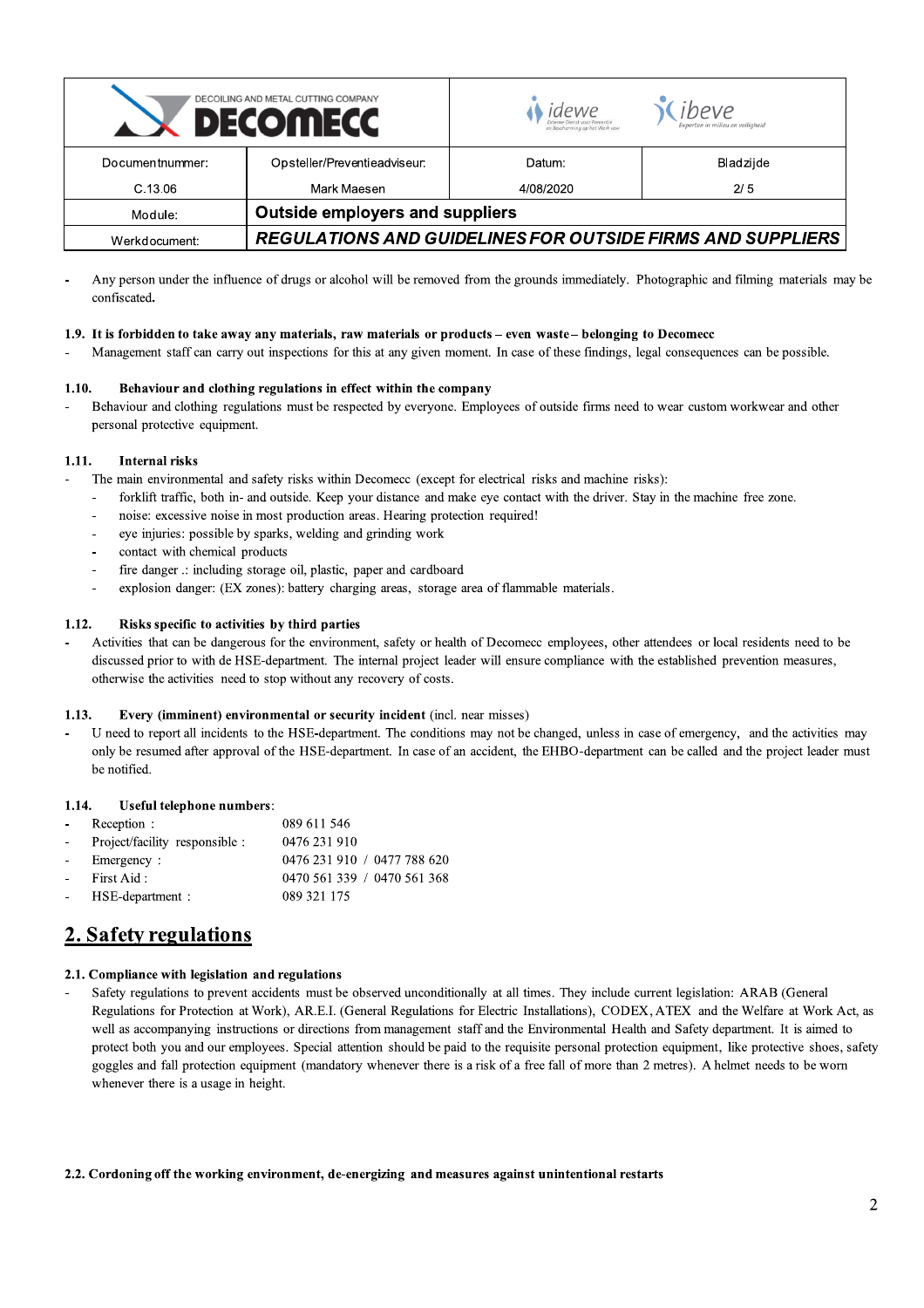| DECOILING AND METAL CUTTING COMPANY<br><b>DECOMECC</b> |                                                                   | Idewe<br>en Bescherming op het Werk vzw | ibeve<br>Experten in milieu en veiligheid |
|--------------------------------------------------------|-------------------------------------------------------------------|-----------------------------------------|-------------------------------------------|
| Documentnummer:                                        | Opsteller/Preventieadviseur:                                      | Datum:                                  | Bladzijde                                 |
| C.13.06                                                | Mark Maesen                                                       | 4/08/2020                               | 3/5                                       |
| Module:                                                | <b>Outside employers and suppliers</b>                            |                                         |                                           |
| Werkdocument:                                          | <b>REGULATIONS AND GUIDELINES FOR OUTSIDE FIRMS AND SUPPLIERS</b> |                                         |                                           |

When carrying out tasks that could endanger the immediate surroundings (staff and equipment), it is necessary to take appropriate measures, such as placing warning signs and cordoning off the working area. Requisite measures concerning cutting off power to equipment and unintentional restarts must also be taken ref. internal Decomecc standard LOTOTO (Lock out Tag out Test out). It is forbidden for third parties to enable energy sources (electricity, heath, compressed air, hydraulics) without permission. Cordoning off the working space and warning signs are necessary and mandatory while carrying out tasks like, in the gangway, at an altitude, while opening manholes, sewage covers, during major machine interventions.....

### 2.3. Temporary connections, modifications, repairs to or rerouting

Of electrical installations or central facilities, like pressurised air, cooling-water, the telephone system, etc, may only be carried out (according AREI) and with the express permission of the facility responsible.

#### 2.4. Safety functions

Only employees with a valid driving license or a written certificate showing they have passed a medical examination and are competent to drive powered vehicles and hoisting apparatus, such as forklift trucks, roller bridge conveyors and stackers may operate in safety functions as driver. A copy of this drivers' license needs to be provided to the HSE-department.

#### 2.5. Material Safety Data Sheets (MSDS)

Products of all kinds provided by you (= outside firm), that could have an impact on the environment, security and/or health of the staff, should be reported to the project manager in advance who assess whether these products may or may not be used. In case of doubt or questions, please apply to the HSE-department. The maximum amount of flammable or hazardous products that may be present in the workplace must be limited to the daily stock. Receptacles shall comply with the legal provisions (incl. labelling, packaging, any inspection, etc. ..). Products and sprays that contain Teflon are forbidden, as well as carcinogenic and (very) toxic products.

#### 2.6. Fire regulations

- **Smoking prohibited:** on site no smoking allowed except in dedicated areas.
- In case of fire immediately report the fire. When hearing the alarm signal (punctuated siren) immediate evacuate the building together with the departmental employees. In case your activities caused the fire (no matter how small the fire was) no changes may be made to the working circumstances except for distinguishing the fire. Activities can only be resumed after inspection/approval by the HSE-department.

#### 2.7. Special activities which requires a work and/or fire permit.

#### 2.7.1. Working with open flame

In case of activities with an open flame or where heat and sparks are produced (e.g. welding, grinding, cutting, soldering, thawing, using a burner, roofing, etc.) a fire permit has to be requested prior to at the HSE-department before starting the activities. Prevention measures must be strictly followed. When grinding special attention should be given to grinding sparks and shielding off the environment to prevent damage to and pollution of environment, parts and products.

#### 2.7.2. Roof activities

A work permit is required for all roof activities. For roof activities with an open flame additionally a fire permit is required and there has to be fire-fighting equipment stand-by. Working with an open flame is allowed until 1 hour before the end of the activity.

#### 2.7.3. Working at height

- Is forbidden in areas with employees unless additional measures are taken such as safety net, helmet, etc.
- Only and mandatory use of approved tools such as work platforms, scaffolds, ladders, safety belts... Use of a safety belt is obligatory from 2 meter height and also needs to be used in scissor lift, aerial platform and cage. Use of ladders is permitted only for occasional jobs (less than 4 hours) where little force is needed and with a work scope less than an arm's length.
- Users and builders of scaffolds, drivers of work platforms or other appliances, need to have the necessary skills and training. In case of scaffold also prior a permit and inspection is needed.
- Decomecc has a height worker available. This equipment can only be used after a prior request to the facility responsible.
- When using a scissor lift and/or height worker within reach of a overhead crane the overhead crane needs to be put out of service.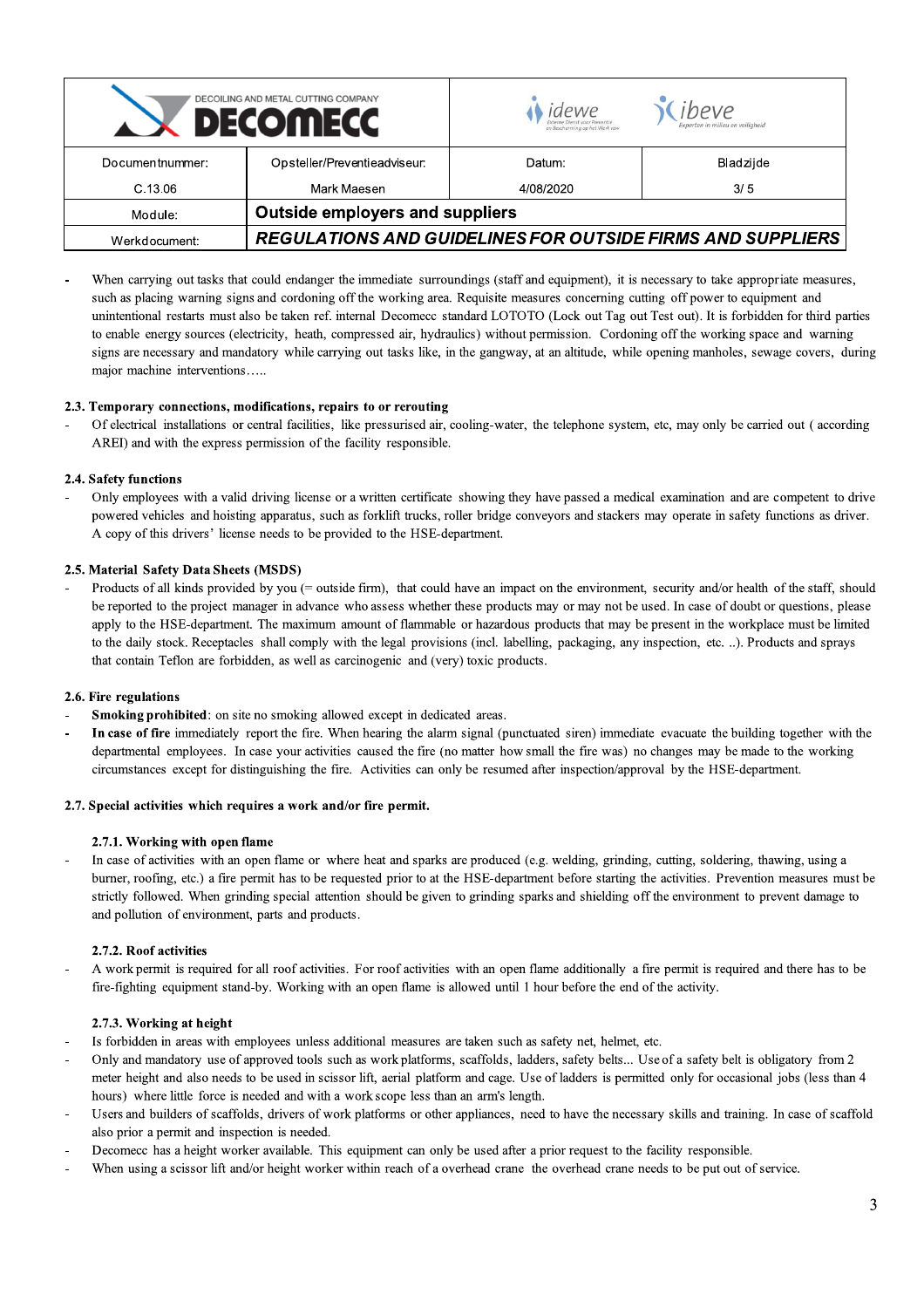| DECOILING AND METAL CUTTING COMPANY<br><b>DECOMECC</b> |                                                                   | idewe<br>en Bescherming op het Werk vzw | ibeve<br>Experten in milieu en veiligheid |
|--------------------------------------------------------|-------------------------------------------------------------------|-----------------------------------------|-------------------------------------------|
| Documentnummer:                                        | Opsteller/Preventieadviseur:                                      | Datum:                                  | Bladzijde                                 |
| C.13.06                                                | Mark Maesen                                                       | 4/08/2020                               | 4/5                                       |
| Module:                                                | <b>Outside employers and suppliers</b>                            |                                         |                                           |
| Werkdocument:                                          | <b>REGULATIONS AND GUIDELINES FOR OUTSIDE FIRMS AND SUPPLIERS</b> |                                         |                                           |

### 2.7.4. Work at load-bearing and to fire-resistance constructions and facilities

Before welding, crushing or other work activities performed to walls, beams, ceilings, fire-resistance constructions and facilities permissions  $\overline{a}$ needs to be requested at the HSE-department. Holes in fire-resistant partitions should be repaired with suitable products so that the wall retains its original fire resistant quality.

#### 2.7.5. Electrical Work.

- All electrical work must be carried out in accordance with the AREI.
- Electric cables should be removed from the ground and should be carefully hung up.
- Workers who perform work on electrical installations should have the necessary qualification and knowledge (BA4/BA5)
- Always turn the power off while on electricity and take the necessary measures against uncontrolled restarting (LOTO). If to perform certain work some of the machines should be put under tension, this should only be done by competent persons under the supervision of a competent person BA4 BA5.
- Note: for electrical work, a work permit is only required for work on HS, in EX-zones and to bus ducts.

#### 2.7.6. Work in EX-zones

Maintenance work within such zones or modifications of these installations may only be carried out by authorized personnel with a work permit

#### 2.7.7. Access to closed spaces, such as cellars, tanks, sewers and manholes, pits, etc.

It's only permitted with prior permission from the Environmental Health and Safety department.

#### 2.7.8. Activities at areas or neighbourhood of earth gas supply and/or stored gasses.

Before the start of any work, make sure that these pipes and cables pass through, in the ground or at the workplace. Planning and more explanation can be obtained from the technical department.

#### 2.7.9. Digging

Digging work and ground drilling may only be carried out with prior permission from the Environmental Health and Safety department due to underground utilities. This permission does not take away the responsibility of the contractor to handle carefully. In case of digging the contractor is responsible for providing compliant supports to avoid collapsing and for making from a depth of 1.2m the mandatory notifications to the authorities.

## 3. Environmental regulations

#### 3.1. Waste

due to activities by contractors need to be cleaned up and collected by the contractor unless agreed by internal project leader. Waste must be sorted according to the rules and regulations in line with Decomecc specifications. Sorting and processing must be done in accordance with the legal requirements. Information on this can be obtained from the inhouse employees.

#### 3.2. Tidying up

All packaging materials, waste, left- over materials etc, must be tidied up by the people carrying out the task on the same day as the waste is made. During the activity, it must also be ensured that the environment is not contaminated so in case of an emergency the immediate measures should be taken and no new unsafe situations emerge

## 4. Secrecy